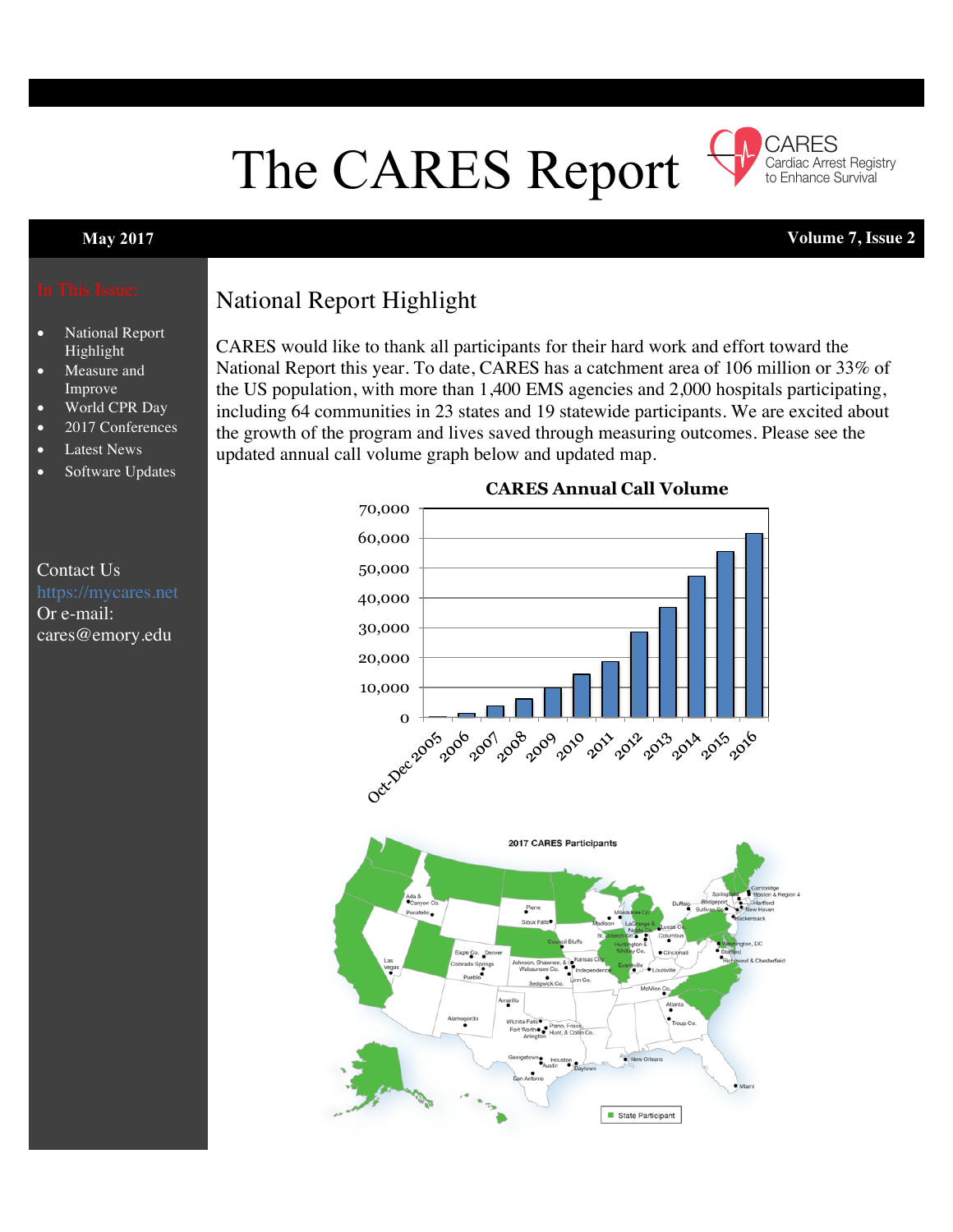## Measure and Improve

Based on feedback from CARES participants and our partners, we created a "Measure & Improve" document that outlines resources for quality improvement opportunities. We hope this document assists in exploring potential tools to improve patient outcomes. Please talk to your CARES state coordinator or CARES national staff member for more details.

#### 2016 Measure & Improve



#### **OVERVIEW**

By participating in CARES and measuring your community's response to cardiac arrest, you've taken an essential step toward quality improvement. Only through measurement can we make informed decisions and replicate best practices. The goal of this document is to supplement the CARES 2016 Annual Report by providing suggestions for evaluating your agency's performance and identifying potential areas for<br>improvement. Below are two summary metrics to allow you to compare your community's bystander<br>intervention rates agains

|                           | 2016 National Average |
|---------------------------|-----------------------|
| <b>Bystander CPR Rate</b> | $39.9\%$              |
| <b>Bystander PAD Rate</b> | 11 7%                 |

#### **GENERAL OHCA QUALITY IMPROVEMENT RESOURCES:**

Washington RA eBook: 10 Steps for Improving Survival from Sudden Cardiac Arrest Washington Resuscitation Academy HeartRescue Project **HeartRescue Sudden Cardiac Arrest Playbook** 2015 CPR & ECC Guidelines Institute for Healthcare Improvement: How to Improve

#### **THREE IMPROVEMENT STRATEGIES**

Telephone CPR Webinar



Work with your dispatch center to implement Dispatcher-Assisted CPR

A dispatch center whose dispatchers assertively deliver CPR instructions over the telephone has the<br>chain of survival firmly in its grasp, as this intervention can significantly raise bystander CPR rates in<br>your community.

In order to effectively measure dispatch performance, we recommend implementation of the CARES Dispatcher-Assisted CPR Module to educate and provide feedback to 911 communicators. The module collects the data elements below and includes a data export and standardized report. • Was the need for CPR recognized? • Were telephone-CPR instructions given? • Were chest compressions started? • Time to recognition of cardiac arrest, CPR instructions, and compressions DA-CPR Resources: SHARE Telephone-Assisted CPR Training Data Entry Training Webinar Data Entry Training Webinar<br>Dispatchers & Call-Takers Resources

#### World CPR Day

May 21-27 will be the 5th Annual American Medical Response (AMR) World CPR Challenge. During this week, volunteers will train bystanders in compression-only CPR and can report their numbers using, https://www.amr.net/cpr-training-results. Since starting the challenge in 2013, AMR teams have trained nearly 235,000 people in compression-only CPR! Please visit www.amr.net for more information.

#### 2017 Conferences

CARES staff had the pleasure of attending the South Carolina Resuscitation Academy, Metro Atlanta Conference, Summit Conference, and Monterey Resuscitation Symposium this year. A CARES program overview was presented to all audiences and allowed our staff to connect with participants across the country. We look forward to collaborating with additional EMS leadership conferences in the future and raising awareness about the program.